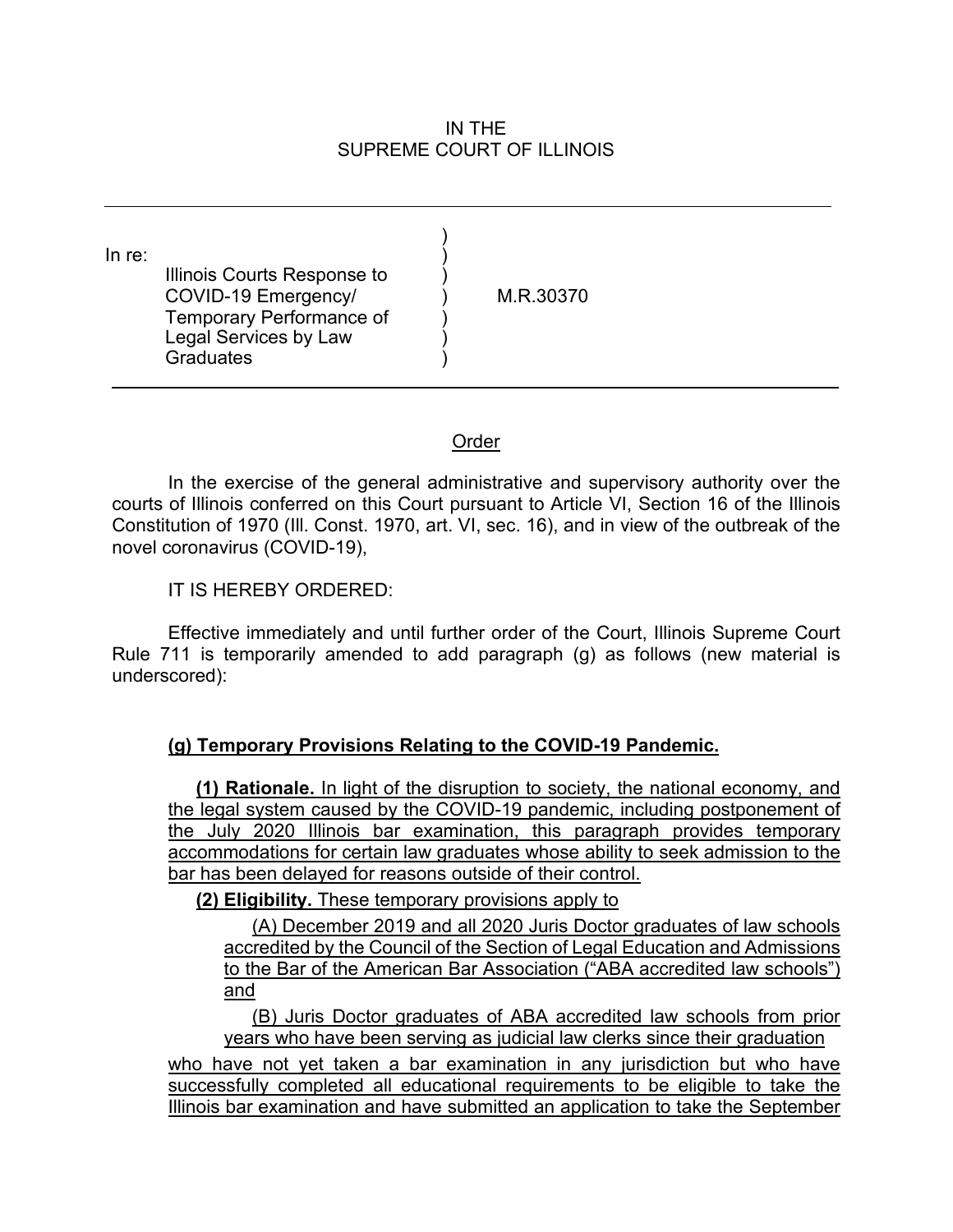2020 or February 2021 Illinois bar examinations ("covered graduate").

**(3) Services permitted.** After a covered graduate has completed the process established in paragraph (g)(7), the covered graduate may perform the services described in paragraph (c) without application to the Administrative Director. Nothing in Rule 711 is intended to preclude a covered graduate from providing services otherwise permitted under the Rules of Professional Conduct 5.3 or 5.5, provided those services are performed under the supervision of an attorney licensed in Illinois and in good standing.

**(4) Compensation.** A covered graduate rendering services authorized by this rule shall not request or accept any compensation from the person for whom the covered graduate renders the services, but may receive compensation from an agency or organization described in paragraph (g)(5).

**(5) Organizations through which services may be performed.** The services authorized by this rule may only be carried on in the course of the covered graduate's work with one or more of the following organizations or programs:

(A) a legal aid bureau, legal assistance program, organization, or clinic chartered by the State of Illinois or approved by a law school approved by the American Bar Association;

(B) the office of the public defender;

(C) a law office of the State or any of its subdivisions; or

(D) a private law office or other legal department or organization with one or more attorneys, under the supervision of a licensed attorney who meets the requirements of paragraph (g)(6).

**(6) Supervision.** If in a private law office or other legal department or organization that qualifies under paragraph (g)(5)(D), a supervising attorney must:

(A) have been an active member in good standing with the Illinois Attorney Registration and Disciplinary Commission or an equivalent authority in another U.S. jurisdiction for the previous five years and have been an active member in good standing with the Illinois Attorney Registration and Disciplinary Commission for the previous two years;

(B) not be the subject of a pending disciplinary proceeding in any jurisdiction;

(C) maintain malpractice insurance coverage that includes coverage for any covered graduate for at least the minimum amount specified in Rule 722(b)(1);

(D) not supervise more than two covered graduates at one time;

(E) commit to involve the covered graduate in pro bono work as defined in Rule 756(f); and

(F) acknowledge that the supervising attorney is responsible for the covered graduate pursuant to Illinois Rules of Professional Conduct 5.1 and 5.3.

In addition, any supervising attorney is strongly encouraged to complete a training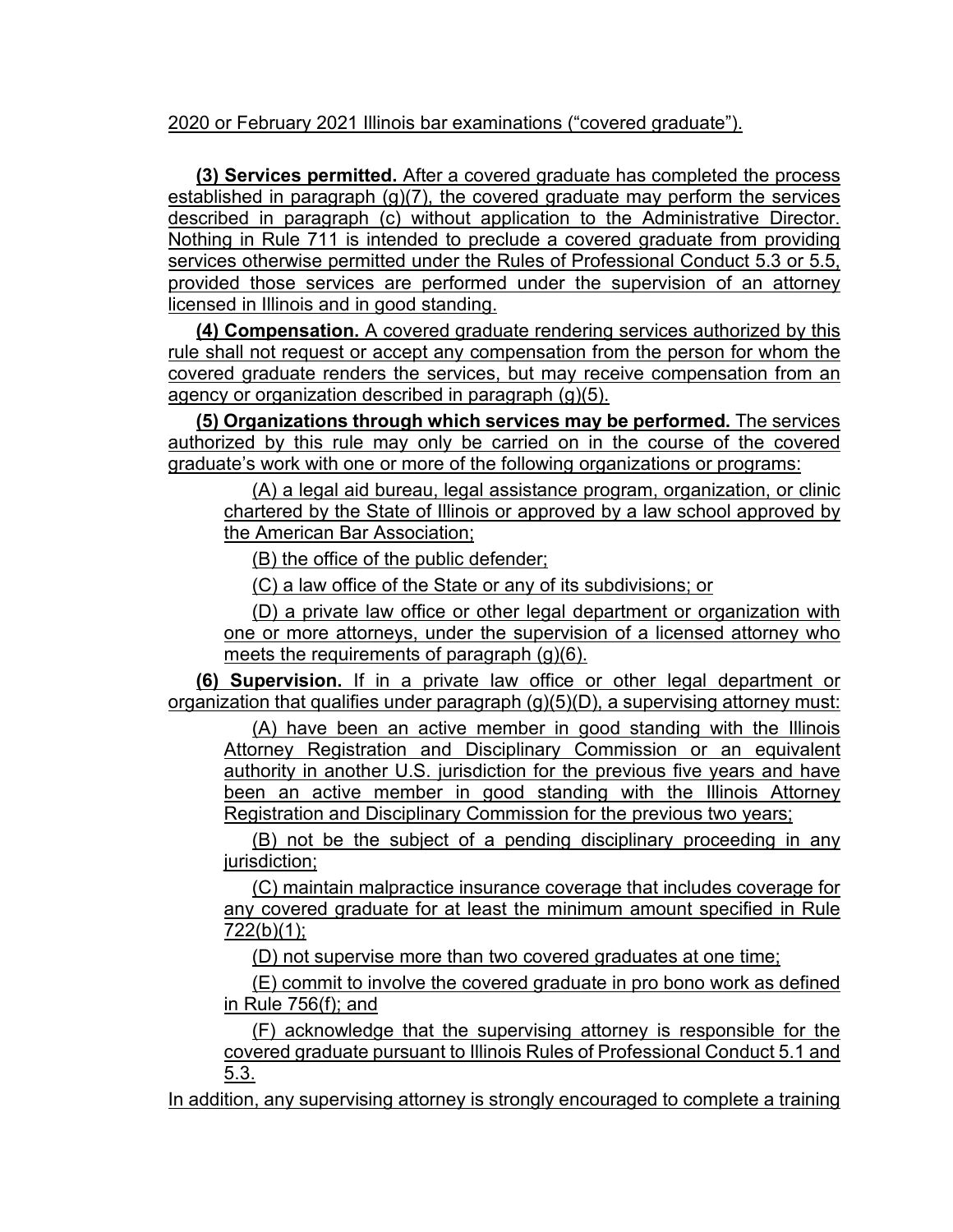program that would enhance the supervising attorney's skills in supervising covered graduates.

# **(7) Process for a covered graduate to obtain Rule 711(g) status**.

(A) A covered graduate shall:

(i) secure an offer from an organization listed in paragraph  $(g)(5)$ ;

(ii) complete the Application for Authorization to Perform Legal Services Under Illinois Supreme Court Rule 711(g), which is available [here,](http://www.illinoiscourts.gov/Administrative/forms/711/app_LegalServices_711g.pdf) including having the supervising attorney complete the pertinent section(s) of the form; and

(iii) submit the completed Application via e-mail to the dean of the covered graduate's law school.

(B) The dean of the covered graduate's law school shall:

(i) review the Application and verify that the dean has issued or would be willing to issue to the Illinois Board of Admissions to the Bar a "Certification of Juris Doctorate" free of any qualification or information that reflects adversely on the covered graduate's character and fitness;

(ii) verify that the supervising attorney meets the requirements of paragraph (g)(6); and

(iii) sign and return the approved Application to the covered graduate via e-mail and send copies to the supervising attorney, the Administrative Office of the Illinois Courts, and the Minimum Continuing Legal Education (MCLE) Board.

(C) Upon receipt of the approved Application from the dean, the covered graduate shall be authorized to perform legal services pursuant to this Rule  $711(q)$ . The approved application shall serve as proof that the covered graduate is so authorized.

**(8) Changing supervisors.** If a covered graduate's supervising attorney from an organization permitted under paragraph (g)(5) is no longer able to continue, or if the covered graduate working in an organization permitted under paragraph (g)(5) wishes to change supervising attorneys, the covered graduate must obtain a new supervising attorney and follow the provisions of paragraph (g)(7), including the requirement in paragraph  $(q)(7)(B)(ii)$  that the dean of the covered graduate's law school has verified the new supervising attorney meets the requirements of paragraph (g)(6).

**(9) MCLE requirement for covered graduates**. Within 60 days of beginning work under Rule 711(g), the covered graduate must complete six hours of the Basic Skills MCLE course required by Rule 793(c)(1) and then submit an online compliance report of these hours to the MCLE Board. During each subsequent 90 day period of providing services under Rule 711(g), the covered graduate must complete an additional 3 hours of MCLE courses and submit an online compliance report of these hours to the MCLE Board.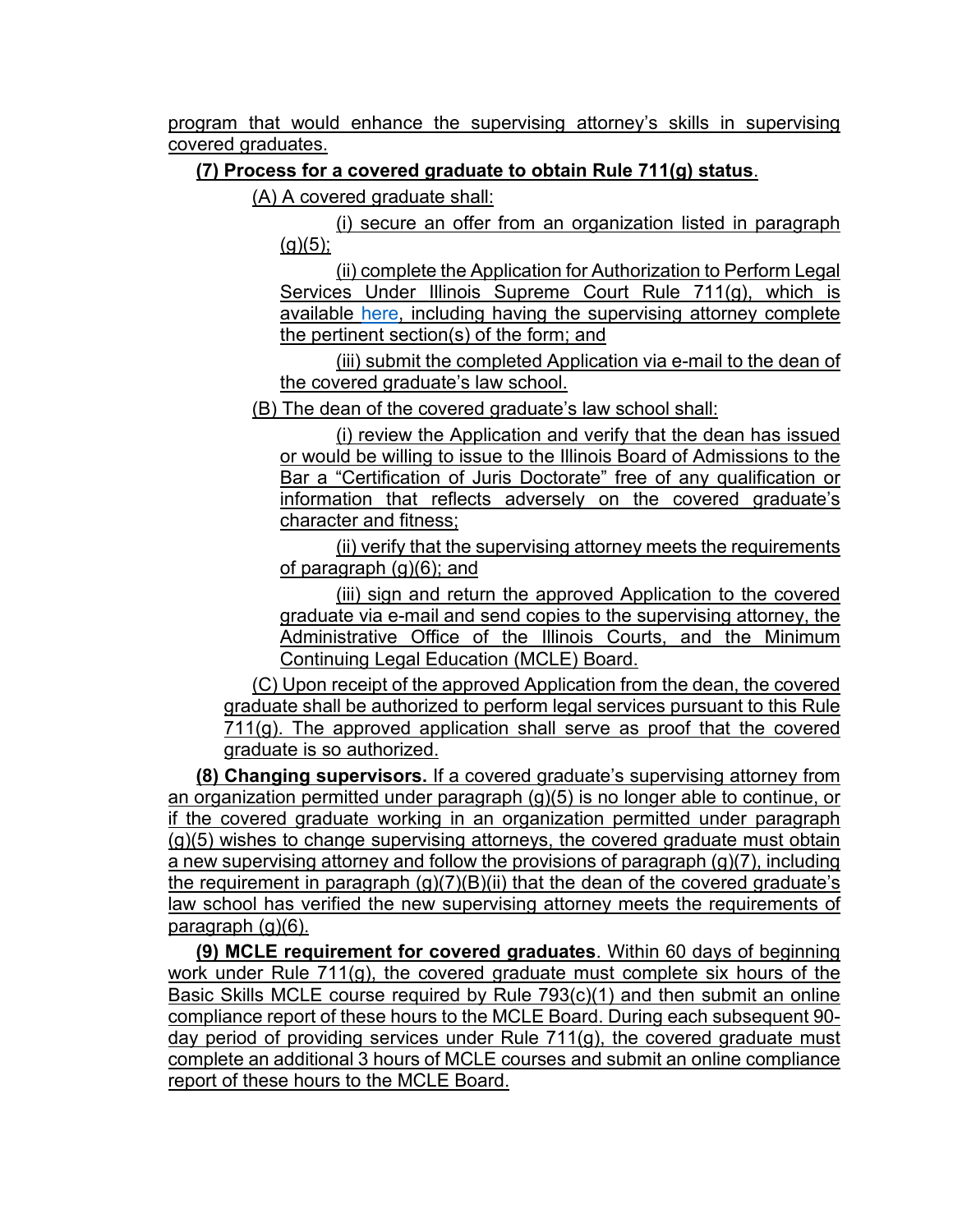**(10) Complying with ethics and professional rules.** Covered graduates operating under the permission of Rule 711(g) are subject to the disciplinary authority of the Illinois Attorney Registration and Disciplinary Commission and the courts of this State, and each covered graduate must comply with all ethics and related rules of Illinois, including but not limited to rules requiring truthful and nonmisleading advertising or other public statements concerning the covered graduate's limited authority to perform legal services pursuant to Rule 711(g).

### **(11) Mandatory disclosures.**

(A) A covered graduate operating under permission of Rule 711(g) must disclose, in a clear and prominent manner, the covered graduate's limited authority to perform legal services by using the following language: "Performing legal services pursuant to Supreme Court Rule 711(g) pending admission to the Illinois State Bar."

(B) In the initial consultation with a prospective client, either a covered graduate operating under permission of Rule 711(g) or the supervising attorney must inform the prospective client of the covered graduate's temporary authorization to perform legal services pending admission to the Illinois State Bar; in addition, the supervising attorney, by direct contact with the client, must

(i) obtain the client's consent to be represented by the covered graduate and

(ii) provide the client with the supervising attorney's name, ARDC number, and contact information.

(C) When filing documents with a court or agency, interacting with counsel for another party, participating in alternative dispute resolution processes, or providing other permitted legal services, a covered graduate operating under permission of Rule 711(g) must provide the supervising attorney's name, ARDC number, and contact information to judges and other attorneys with whom the covered graduate interacts.

**(12) Termination of eligibility.** A covered graduate's Rule 711(g) authorization to perform legal services will terminate upon the earlier of:

(A) receiving results he or she failed the first bar examination taken after establishing Rule 711(g) licensure,

(B) the covered graduate's admission to the Illinois State Bar,

(C) the withdrawal of the supervising attorney or organization from the relationship with the covered graduate for cause, or

(D) termination by the Supreme Court of Illinois.

Under any circumstance, the covered graduate's authorization to perform legal services will terminate no later than November 4, 2021.

**(13) Reporting requirement.** Each law school dean who participates in the process to assist one or more covered graduate under paragraph (g)(7) will collect data on the implementation of Rule 711(g) and provide a report to the Administrative Office of the Illinois Courts no later than December 31, 2021. Such data shall be compiled in a form and manner prescribed by the Administrative